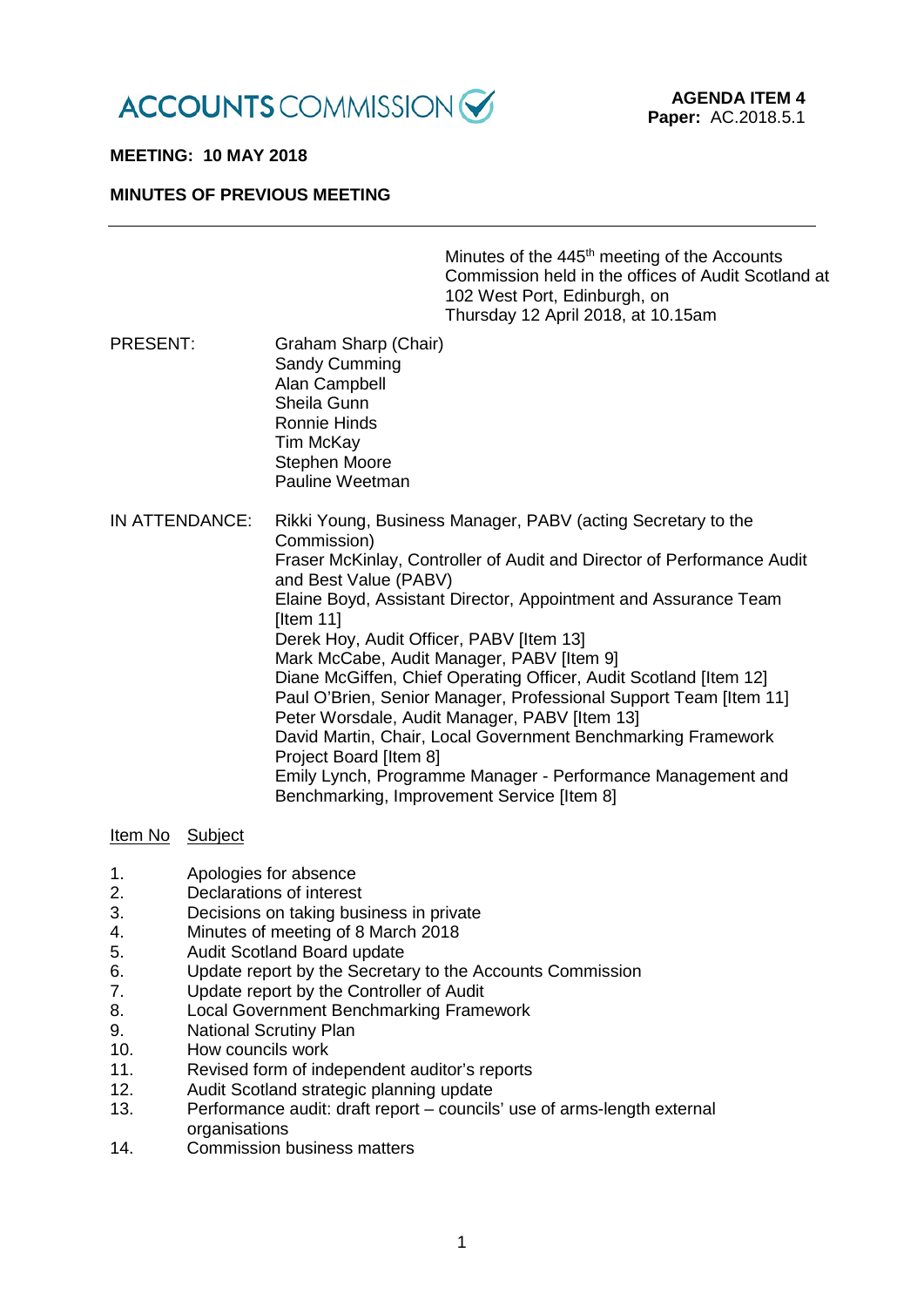# 1. Apologies for absence

It was noted that apologies for absence had been received from Sophie Flemig and Geraldine Wooley.

### 2. Declarations of interest

The following declarations of interest were made:

- Alan Campbell, in item 13, as a former chief executive of Aberdeenshire Council, in relation to references to Aberdeenshire Council
- Sandy Cumming, in item 6, as a close family member is employed in relation to early learning and childcare policy, in relation to references to the Scottish Government and COSLA consultation on the early learning and childcare model for 2020.
- Sheila Gunn, in item 7, as Vice-Chair of the Wheatley Group and previous involvement in the establishment of the Edinburgh Leisure arm's-length external organisation.
- Ronnie Hinds, in item 8, as a former chair of the project board of the Local Government Benchmarking Framework, and item 13, as a former Chief Executive of Fife Council, in relation to references to Fife Council.

### 3. Decisions on taking business in private

It was agreed that the following items be taken in private:

- Item 12 is a discussion on matters relating to the Commission's relationship with Audit Scotland, which may involve confidential issues which the Commission would wish to consider in private.
- Item 13 proposes a draft audit report which the Commission is to consider in private before publishing.
- Item 14 may be required if there are any confidential matters that require to be discussed outwith the public domain. The Chair will inform the meeting in public at the start of the meeting if this item is required and what it covers.

No business was notified by members for item 14 and thus the Chair advised that the item would not require discussion.

## 4. Minutes of meeting of 8 March 2018

The minutes of the meeting of 8 March 2018 were approved as a correct record.

Arising therefrom, the Commission noted advice from the Controller of Audit:

- That, in relation to items 4 and 7 of the minutes, further information on the General Data Protection Regulation, and public sector pay rises was included the Commission Secretary's update report.
- That, in response to a query from Tim McKay, he would provide the further information to the Commission on the implications of the General Data Protection Regulation as it applies to councils.

*Action: Controller of Audit*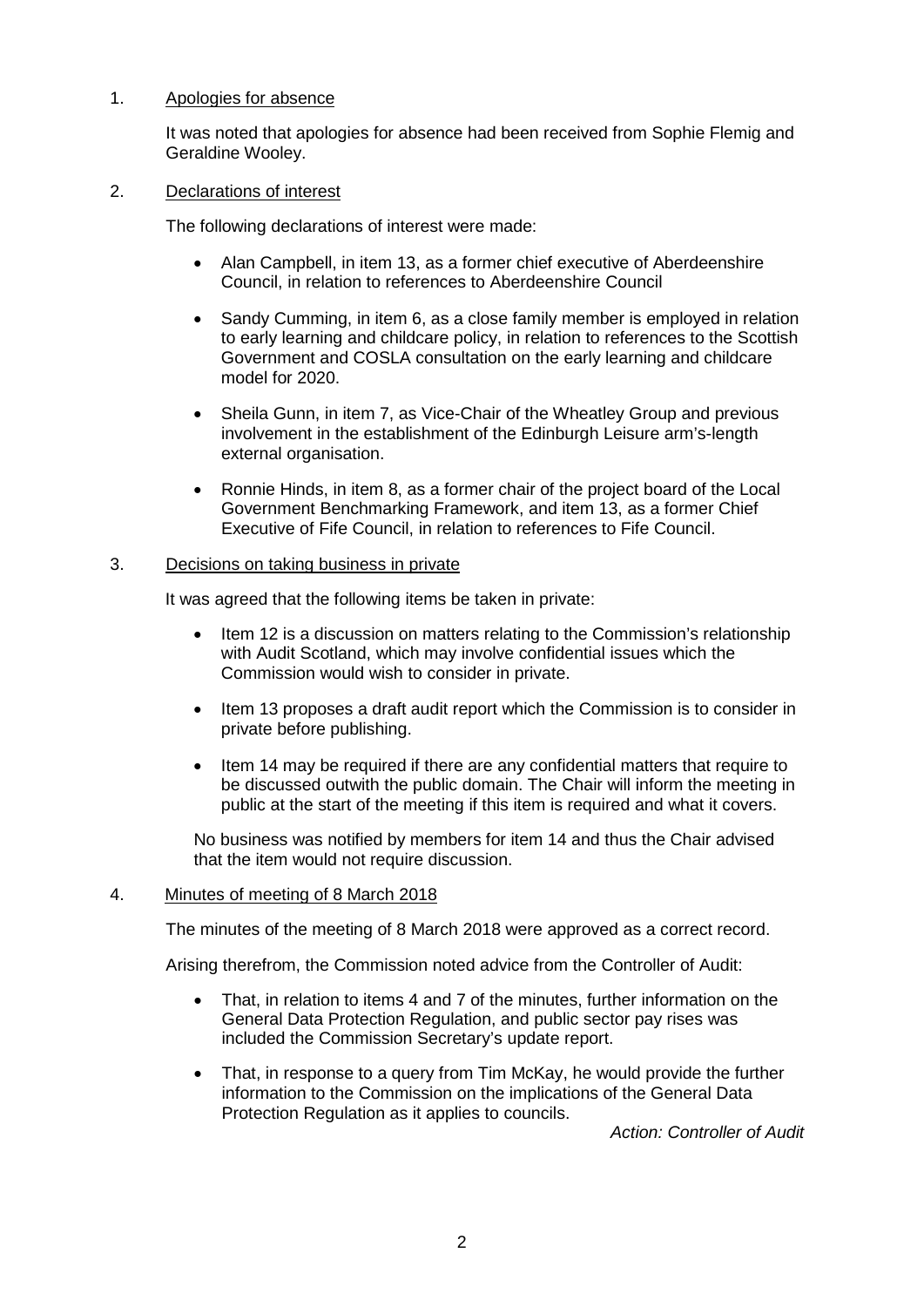# 5. Audit Scotland Board update

The Commission considered a report by the Secretary providing an update on the business of the Audit Scotland Board.

During discussion, and having noted a verbal update from the Chair on recent Audit Scotland Board activity, the Commission noted advice from the Director of PABV that:

- The results of Audit Scotland's Best Companies staff survey will be shared electronically with Commission members.
- Commission members will be invited to attend the next Audit Scotland allstaff conference.

*Action: Secretary and Director of PABV*

Thereafter, the Commission noted the report.

# 6. Update report by the Secretary to the Accounts Commission

The Commission considered a report by the Secretary to the Commission providing an update on significant recent activity relating to local government and issues of relevance or interest across the wider public sector.

During discussion, the Commission noted advice from the Director of PABV that:

- In relation to paragraphs 4 to 7, in response to a query from Ronnie Hinds, that he will discuss with the Audit Scotland Communications Team options for the provision to members of additional post publication media coverage summaries.
- In relation to paragraph 79, in response to a query from Ronnie Hinds, that Audit Scotland is considering the National Audit Office report 'Good practice in annual reports' as part of ongoing programme development and audit quality work.
- In relation to paragraph 90, in response to a query from Tim McKay, that further information be provided on any Barnett consequential arising from the additional funding provided to councils in England for the repair of potholes

*Actions: Director of PABV*

Following discussion, the Commission noted the report.

### 7. Update report by the Controller of Audit

The Controller of Audit provided a verbal update on his recent activity including meetings and discussions with stakeholders.

Following discussion, the Commission noted the update.

### 8. Local Government Benchmarking Framework

The Commission considered a report by the Secretary introducing a discussion with representatives of the Local Government Benchmarking Framework (LGBF) Project Board.

The Chair welcomed David Martin, Chair of the LGBF Project Board, and Emily Lynch, Programme Manager - Performance Management and Benchmarking, Improvement Service, who undertook a presentation in this regard.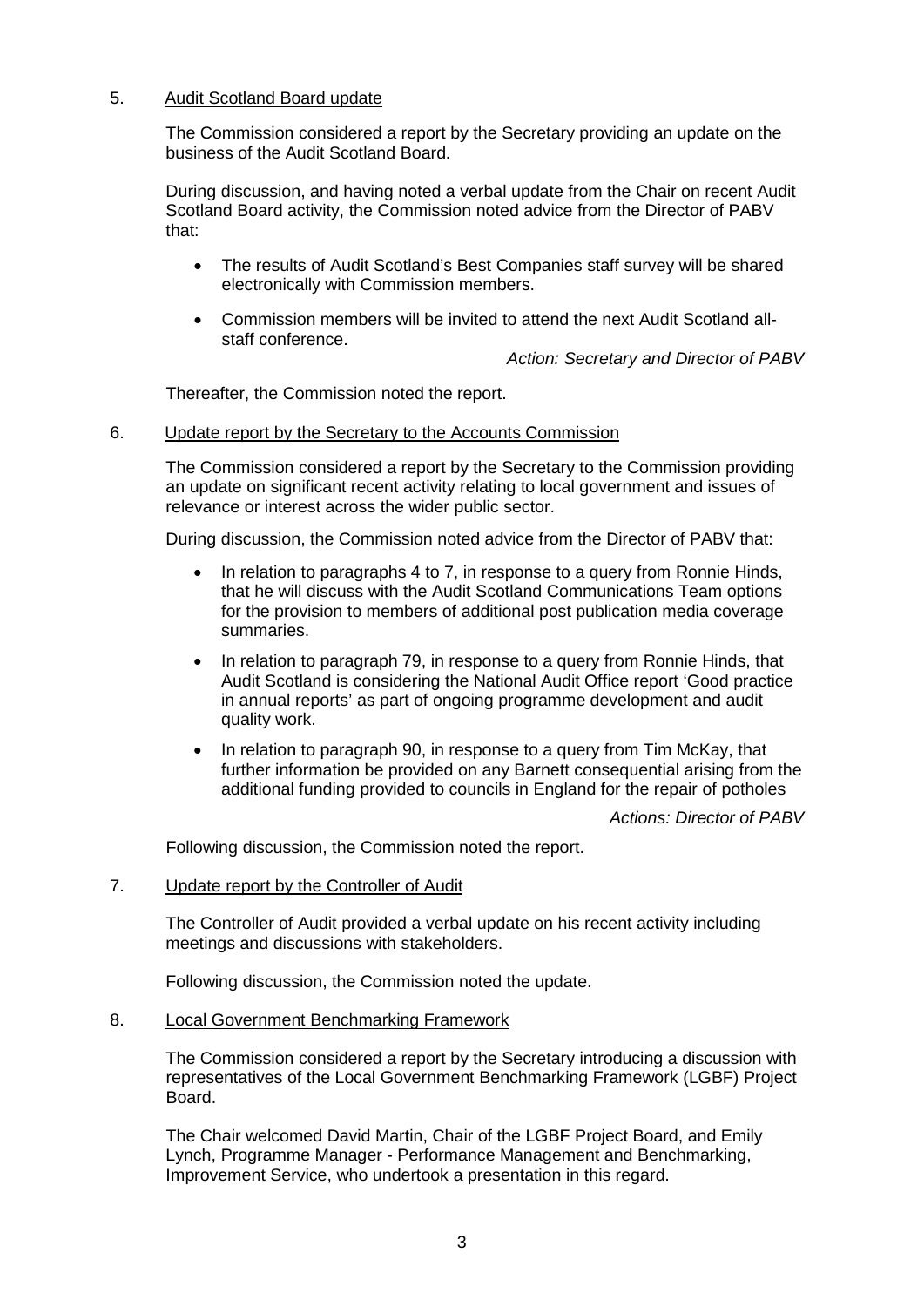Following discussion, the Commission:

- Noted the trends, key issues, and LGBF Board strategic priorities as outlined within the presentation.
- Noted the progress of the LGBF project, particularly in relation to the areas of particular interest to the Commission as set out in paragraph 7 of the report by the Secretary.
- Noted the initial observations of the LGBF Board representatives in relation to councils' performance against the Commission's statutory performance information Direction.
- Noted the following advice from the representatives of the LGBF Board arising from points raised by Commission members:
	- o That progress in relation to customer satisfaction measures remains a priority for the Board
	- o That the Improvement Service is taking forward work with councils, including seeking their views on how it is used, to support their understanding of benchmarking data and prioritisation of improvement activity
	- o That the delivery models and funding sources for services (e.g. ALEOs) are discussed with benchmarking groups..
	- o That the data in relation to home care is an area worthy of further analysis..
	- o That the Board is aiming for a better balance between input, output and outcome indicators..
	- o That broader community planning indicators need to be considered in addition to the LGBF indicators for contextual information relating to performance.
- Agreed that the Chair, Deputy Chair and Secretary discuss further with the LGBF Board:
	- o Better use of Improvement Service data and analysis in Accounts Commission reports.
	- o Thematic and longer term comparative trend analysis of performance.
	- o The extent to which the framework and LGBF annual report informs strategic decision making in local government.

*Action: Secretary*

Thereafter, the Chair thanked David Martin and Emily Lynch for their presentation and the subsequent discussion.

9. National Scrutiny Plan

The Commission considered a report by the Director of PABV providing the Strategic Scrutiny Group's (SSG) National Scrutiny Plan (NSP) for Local Government 2018/19 for information.

Following discussion, the Commission noted the report.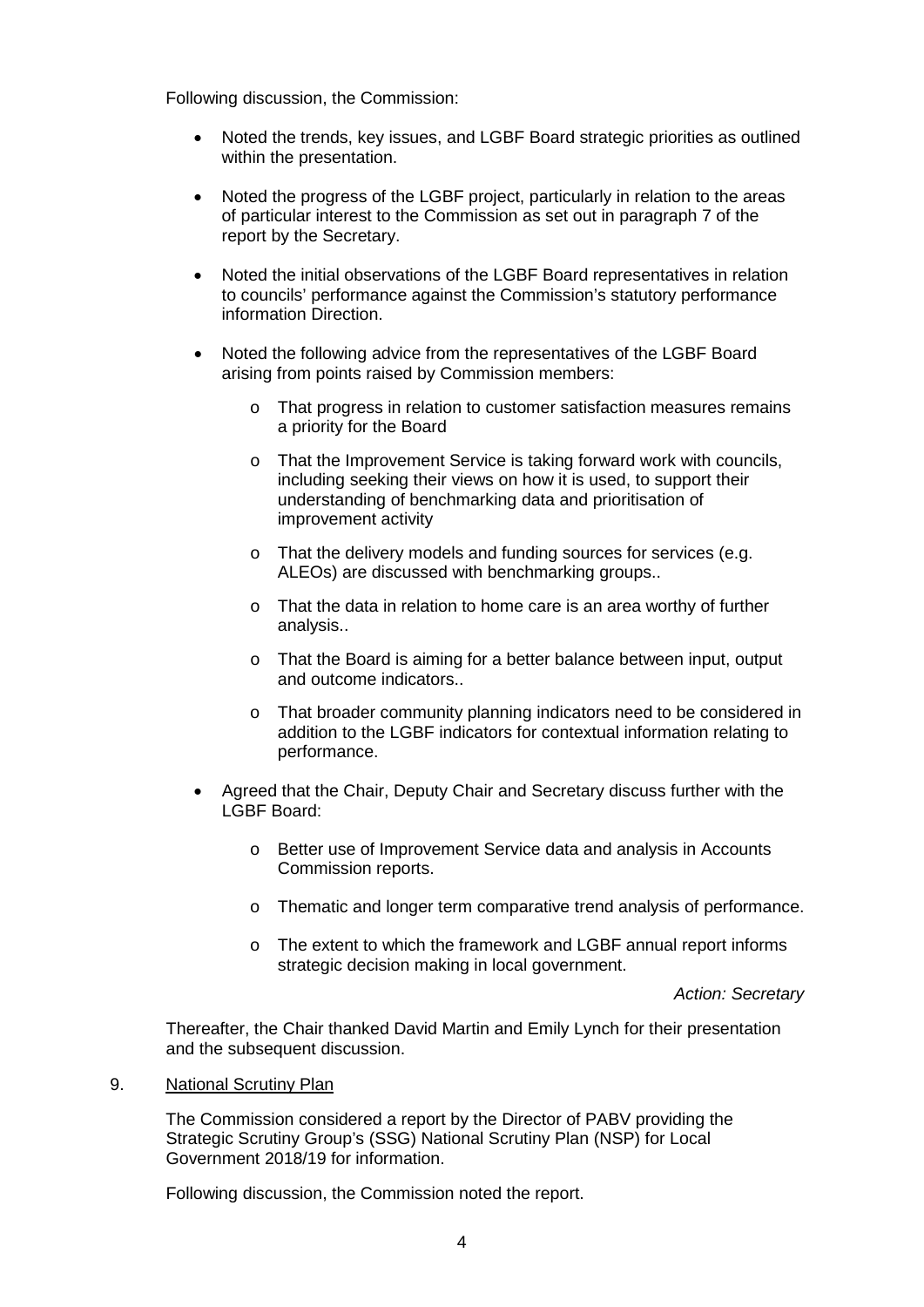# 10. How councils work

The Commission considered a report by the Director of PABV inviting the Commission to select an appropriate topic for a report in the *How Councils Work* series to be published during 2018/19.

During discussion, the Commission agreed:

• To note advice from the Director of PABV, in relation to paragraph 11, that the Improvement Service has now published its paper on effective scrutiny

Following discussion, the Commission agreed:

- To proceed with a *How Councils Work* report on managing risks through internal control, combined with principles of effective scrutiny.
- That the draft scope for this work be presented to the Performance Audit Committee at its June meeting.

*Action: Director of PABV*

## 11. Revised form of independent auditor's reports

The Commission considered a report by the Assistant Director, Appointments and Assurance Team, on the revised form of independent auditor's reports in respect of local authorities, local authority pension funds and section 106 charities from 2017/18.

Following discussion, the Commission:

- Noted that consideration will be given to applying the ISA 700 requirements in relation to 'public interest entities' to all local authority reports from 2018/19.
- Approved the model independent auditor's reports for local authorities, local authority pension funds and section 106 charities.

### 12. Audit Scotland strategic planning update [in private]

The Commission considered a report by the Chief Operating Officer of Audit Scotland on Audit Scotland's strategic planning process, operating environment, and key audit and organisational priorities.

During discussion, the Commission:

- Noted advice from the Chief Operating Officer on Audit Scotland's approach to:
	- o The impact of departure from the EU on specific aspects of European funding related audits
	- o Workforce planning, staff development and recruitment
	- o The 'Year of young people 2018'.

Following discussion, the Commission:

- Noted Audit Scotland's strategic planning process and priorities.
- Noted that the discussion will inform a range of strategies and plans.